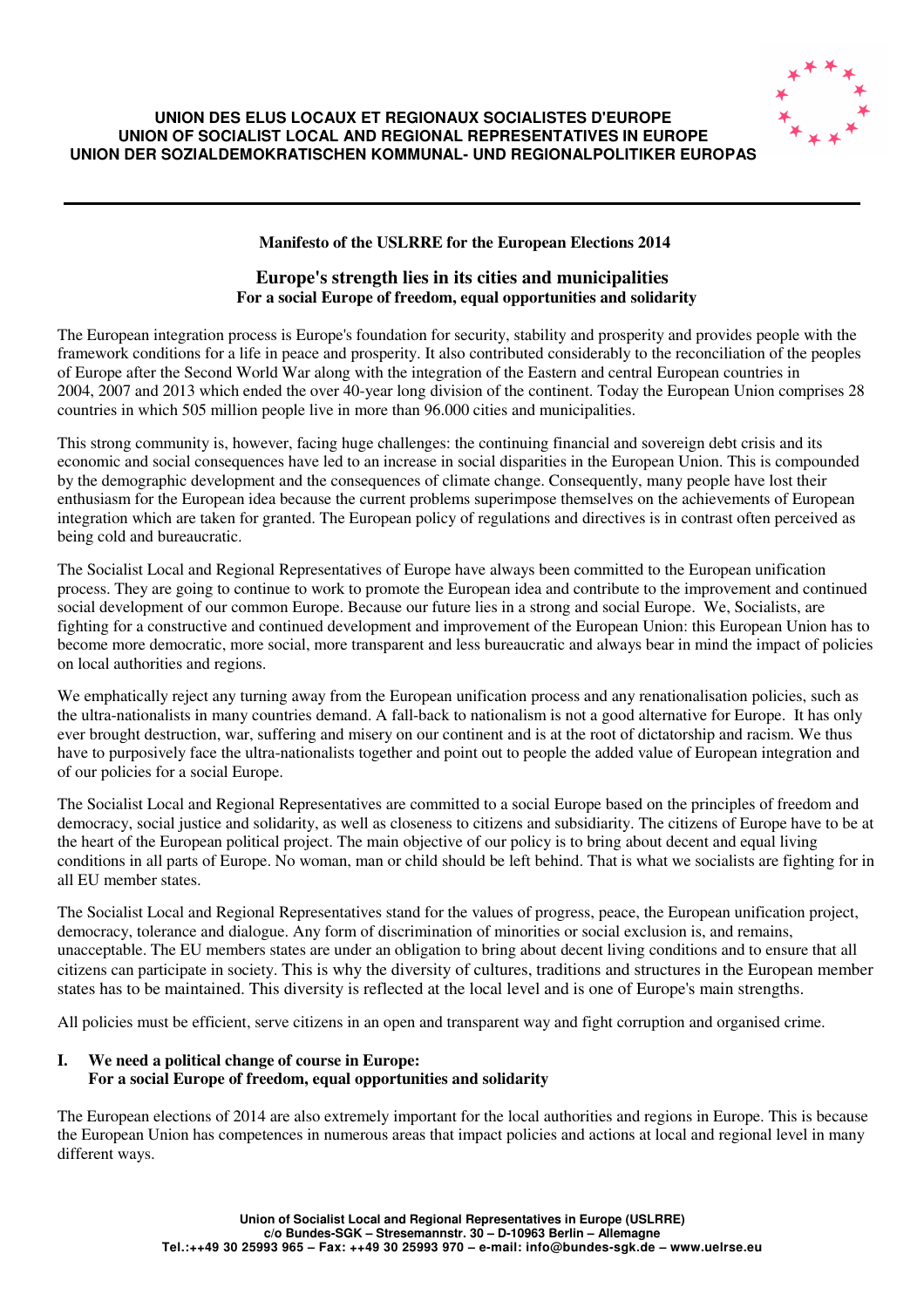2

The European Parliament significantly shapes European policies. The Treaty of Lisbon enshrined the co-decision procedure as the ordinary legislative procedure. According to this procedure, the European Parliament is a partner on equal footing with the European Council in the legislative process.

The conservatives and neo-liberals, which hold a majority in the European Parliament, European Council and European Commission, with their liberal economic policies are responsible for the dire economic and social situation in large parts of Europe, as well as for the loss of faith in the European idea. They are out of answers to the current challenges.

Therefore we need a quick and deep-reaching policy change in Europe. Europe has to become socially fairer, closer to citizens, more democratic and less bureaucratic. The European elections of 2014 are thus about deciding on a change of course.

We, the Socialist Local and Regional Representatives of Europe, welcome the PES' programme for the European elections of 2014. We will support its leading candidate Martin Schulz so that a socialist at the head of the European Commission will in future shape the necessary change of course towards European policies more focussed on people's needs.

## **II. Europe's strength lies in its cities and municipalities**

Europe's great strength lies in the diversity of its cities and municipalities. Elected in universal and direct suffrage, local and regional assemblies make a concrete and innovative local democracy live each day. They allow citizens a direct and regular contact with the representatives of public power.They are the foundation of European democracy and society and organise many aspects of people's immediate living surroundings. Thereby the cities and municipalities contribute significantly to ensuring economic prosperity, cultural diversity and social cohesion in Europe.

Local authorities can react in a flexible way to the local and regional specificities. They are able to come up with a range of possible solutions to respond to a range of challenges. Decentralised self-regulation however requires of the cities, municipalities and regions involved that they also take up their responsibilities and show their commitment. Local selfgovernance serves the already existing strengths and creativity of people at local level. Europe needs these decentralised structures in order to make the most of its innovation potential and cultural diversity to the benefit of people.

## **1. Securing the capacity of local authorities to act!**

A social Europe needs strong local and regional authorities with the ability to act. The right to local self-government in Europe should be taken into account and reinforced, as foreseen by the Lisbon Treaty. We should therefore call for as much Europe as necessary, and as much local, regional and national self-governance as possible. The principle of subsidiarity should be strictly applied.

The local and regional authorities of Europe must be endowed with stable long-term funding on a par with their responsibilities. This is currently in doubt in several places in Europe. The impact of the financial crisis and of the public debt crisis, as well as the implementation of the measures agreed upon between the Member States of the Euro Zone, take up numerous resources. Dramatic consequences are especially felt at the local level. In order to avoid hardening of social gaps in the society, and an erosion of confidence in the State, a significant increase in the funding of local and regional authorities shall be guaranteed immediately. Otherwise, the threat of sizeable reductions in provision and of infrastructural decline will not solely bear on the local and regional authorities who are financially weakest. The consequence of this will be an even more worrisome weakening of the social cohesion and the economic foundation of the European Social State.

The true autonomy of local authorities lies in their capacity to define local policy priorities with and for the citizens. This requires a minimum necessary room to manoeuvre when it comes to resources of which they may dispose freely, beyond funding for the responsibilities delegated to them by the central state. The direct and indirect financial impacts of European legal acts on local authorities shall be more readily taken into consideration. To accomplish this, the procedure to study the impact of legislation, as well as the possibility of including representatives of local authorities, shall be improved. Finally, operators participating in the legislative process (the Commission, the Parliament and the Council, as well as Member States) shall make sure that sufficient resources are left at the disposal of local authorities, so that the latter are able to compensate for the costs resulting directly or indirectly from legal acts of the EU. In the application of the consultation principle, care must be taken that the financial resources of local authorities are commensurate with the responsibilities delegated to them by the central state and the regions. As far as European regulation is concerned, the rationale should be: they, who order, should pay.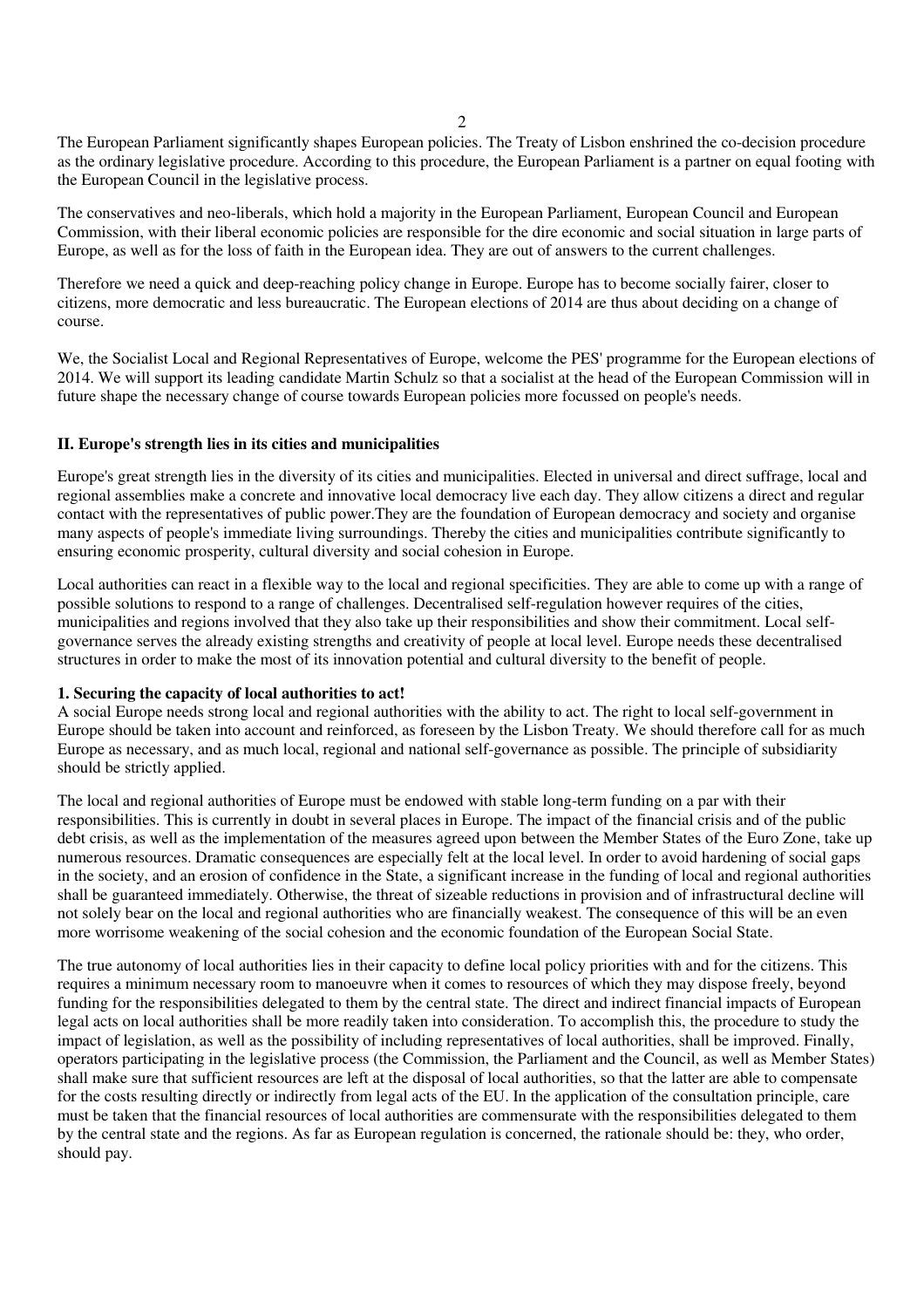By even further supporting structurally weak urban and rural regions, as well as areas in cities faced with significant social challenges, by means of resources allocated to cohesion policies, the European Union shall contribute significantly to overcoming the very divergent economic and demographic developments of the Regions of Europe, as well as the social inequalities that result from them, and thus to reinforcing Europe's social and territorial cohesion.

## **2. Using the potential of local authorities for Europe**

The competences of local and regional authorities and their proximity to people should be better taken into account for the sake of Europe. The participation of local and regional authorities to the decision-making process should be reinforced. Their knowledge of local conditions and problems and their expertise can be an important contribution to defining policies that are closer to the citizen. They are in better position to assess if draft legislation and projects actually fit the needs of people in their immediate living environment. With the Committee of the Regions, local authorities and regions have a strong voice in Europe. This is something Socialist Local and Regional Representatives have intensely struggled for for. The consultation and involvement of associations of local authorities and regions and other stakeholders representing local interests in the legislative process should also be improved.

The local level should be more closely involved than it has been as a partner of the EU especially in the preparation and implementation of structural policy measures. Thanks to their knowledge of local conditions, local authorities can make a significant contribution to rendering structural policy measures more efficient. Therefore, local authorities and regions should be more closely involved when national strategic framework planning and operative programmes are drawn up and implemented. In line with a territorial and decentralised approach, local actors should be granted more responsibility and margins for manoeuvre when applying funds (Multi-Level-Governance). Regional budgets can be a helpful tool to more efficiently promote local cooperation through an integrated approach.

#### **III. The Socialist Local and Regional Representatives for a social Europe**

For a social and progressive Europe, we, The Socialist Local and Regional Representatives of Europe, campaign specifically for the following priorities:

## **1. Guaranteed access for all to services of public interest**

We campaign for services of public interest to continue to be part and parcel of the European social model. They are an essential prerequisite for social and territorial cohesion in Europe and for a functioning economy. Such services of public interest comprise water and energy supply, waste disposal, urban public transport, as well as health care and social services. Local authorities must ensure that all citizens have access to efficient, cheap and high-quality services. Our objective is to improve the living conditions of all citizens and to contribute to overcoming social fragmentation and exclusion by modernising and increasing the efficiency of services of general interest. Competition can be a means to an end; it is not an end in itself and has to be subordinated to policy objectives. Any limit on the capacity of action of local authorities in guaranteeing services oriented to the public welfare will be seen by citizens as a threat. The debate about the application of the concessions directive on the area of water supply has underscored this impressively. More legal certainty for local authorities has to be provided for at European level as regards services of general interest. According to the principle of subsidiarity the historical structures of Member States in the EU should be taken into account.

## **2. Solidarity and equal opportunities: leaving no one aside**

Strengthening social cohesion is a central objective of socialist policies. The local authorities and regions of Europe have a preponderant role to play in strengthening social and territorial cohesion. We want to give everyone the opportunity to take part in life in the community. We campaign for the creation of framework conditions that enable older people to live and age in dignity. The rights and opportunities for disabled people to participate have to be strengthened, as provided for in the UN Convention on the Rights of Persons with Disabilities.

We want all children to have the same opportunities in society, regardless of their social background. We want all children to have the same opportunities of participation and self-determination, education and a healthy development. Better access to education and knowledge is a key element to improving people's participation and promotion opportunities. Early child care and education should be improved for the sake of equal opportunities.

Integration has to be understood as a challenge for the whole of Europe that is shaped at local level. The integration of immigrants provides an opportunity for Europe growing together and for European development and takes place in the different local communities. At the same time, the relevant framework conditions fall entirely outside the powers of local authorities to shape these. This is why integration has to be understood and tackled as a pan-European task. The conditions have to be created for integration to take place immediately and locally and for the necessary funds to be made available.